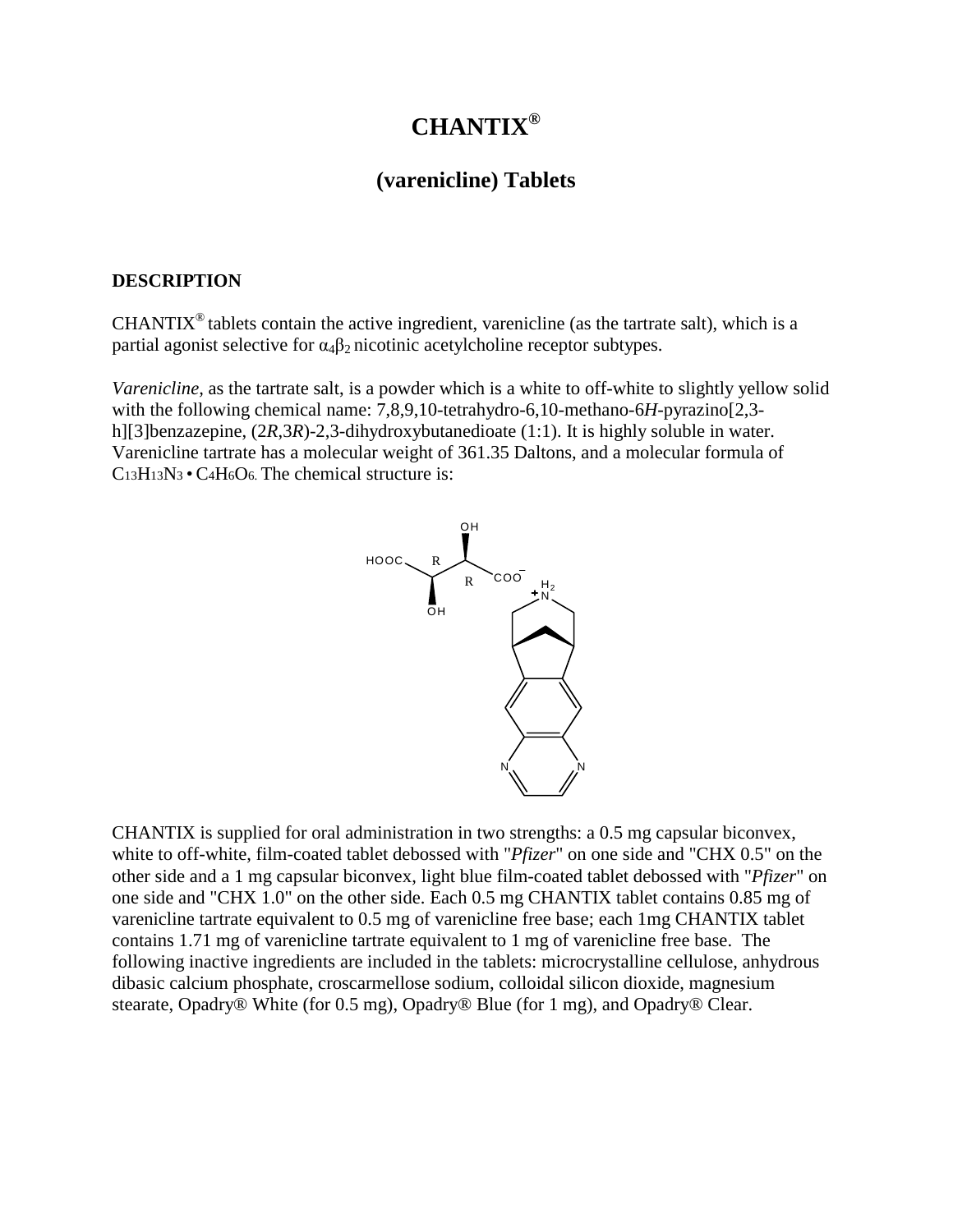# **CLINICAL PHARMACOLOGY**

#### **Mechanism Of Action**

Varenicline binds with high affinity and selectivity at  $\alpha$ <sup>4</sup> $\beta$ 2 neuronal nicotinic acetylcholine receptors. The efficacy of CHANTIX in smoking cessation is believed to be the result of varenicline's activity at a sub-type of the nicotinic receptor where its binding produces agonist activity, while simultaneously preventing nicotine binding to α4β2 receptors.

Electrophysiology studies *in vitro* and neurochemical studies *in vivo* have shown that varenicline binds to α4β2 neuronal nicotinic acetylcholine receptors and stimulates receptor-mediated activity, but at a significantly lower level than nicotine. Varenicline blocks the ability of nicotine to activate α4β2 receptors and thus to stimulate the central nervous mesolimbic dopamine system, believed to be the neuronal mechanism underlying reinforcement and reward experienced upon smoking. Varenicline is highly selective and binds more potently to α4β2 receptors than to other common nicotinic receptors (>500-fold α $3β_4$ , >3500-fold α $7$ , >20,000-fold α $1βγδ$ ), or to nonnicotinic receptors and transporters (>2000-fold). Varenicline also binds with moderate affinity  $(Ki = 350$  nM) to the 5-HT3 receptor.

#### **Pharmacokinetics**

#### **Absorption/Distribution**

Maximum plasma concentrations of varenicline occur typically within 3-4 hours after oral administration. Following administration of multiple oral doses of varenicline, steady-state conditions were reached within 4 days. Over the recommended dosing range, varenicline exhibits linear pharmacokinetics after single or repeated doses. In a mass balance study, absorption of varenicline was virtually complete after oral administration and systemic availability was high. Oral bioavailability of varenicline is unaffected by food or time-of-day dosing. Plasma protein binding of varenicline is low  $(\leq 20\%)$  and independent of both age and renal function.

#### **Metabolism/Elimination**

The elimination half-life of varenicline is approximately 24 hours. Varenicline undergoes minimal metabolism with 92% excreted unchanged in the urine. Renal elimination of varenicline is primarily through glomerular filtration along with active tubular secretion possibly via the organic cation transporter, OCT2.

#### **Pharmacokinetics In Special Patient Populations**

There are no clinically meaningful differences in varenicline pharmacokinetics due to age, race, gender, smoking status, or use of concomitant medications, as demonstrated in specific pharmacokinetic studies and in population pharmacokinetic analyses.

#### **Renal impairment**

Varenicline pharmacokinetics were unchanged in subjects with mild renal impairment (estimated creatinine clearance >50 mL/min and ≤80 mL/min). In patients with moderate renal impairment (estimated creatinine clearance ≥30 mL/min and ≤50 mL/min), varenicline exposure increased 1.5-fold compared with subjects with normal renal function (estimated creatinine clearance >80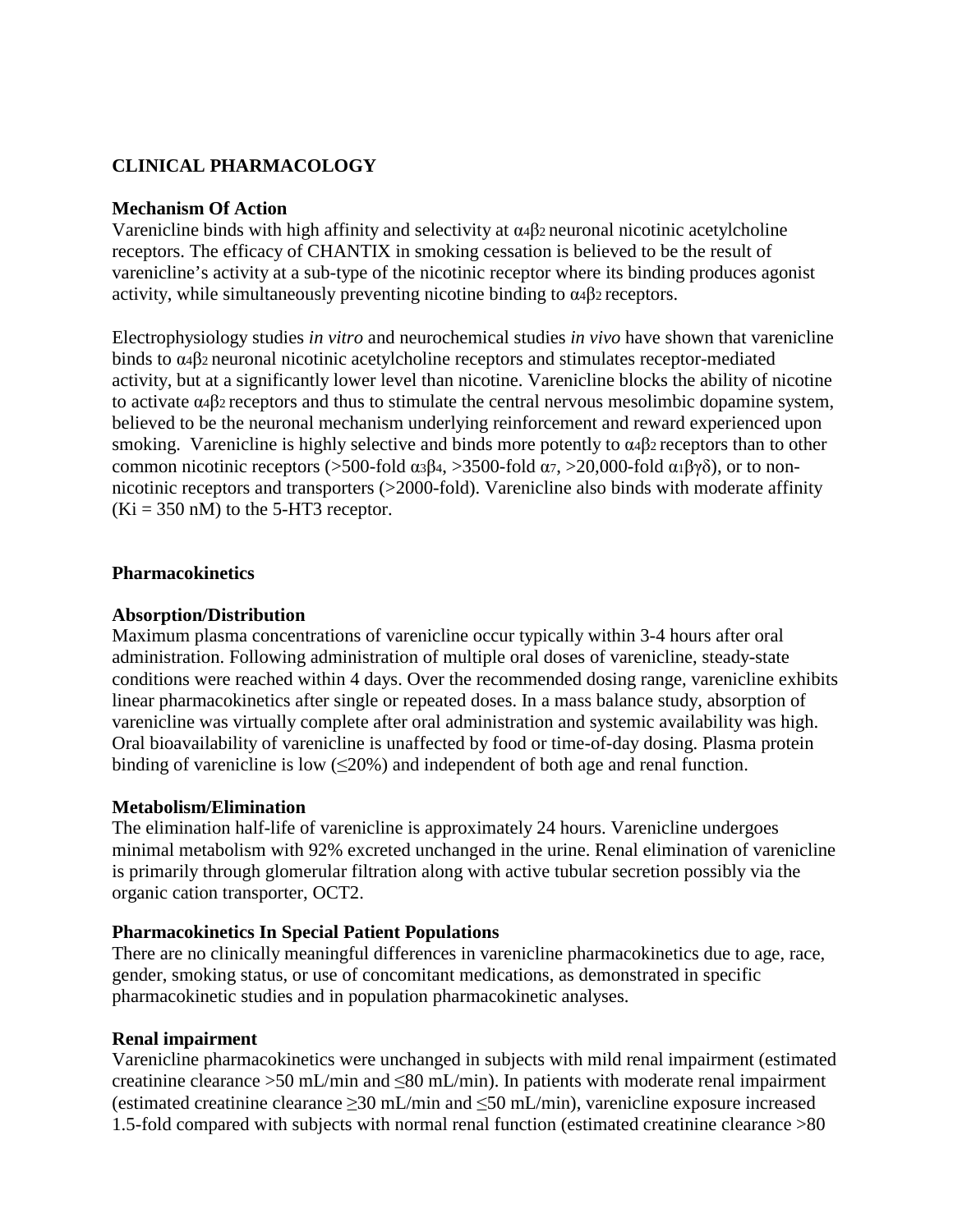mL/min). In subjects with severe renal impairment (estimated creatinine clearance <30 mL/min), varenicline exposure was increased 2.1-fold. In subjects with end-stage-renal disease (ESRD) undergoing a three hour session of hemodialysis for three days a week, varenicline exposure was increased 2.7-fold following 0.5 mg once daily administration for 12 days. The plasma C<sub>max</sub> and AUC of varenicline noted in this setting were similar to healthy subjects receiving about 1 mg twice daily. Caution is warranted with the use of CHANTIX in subjects with renal impairment (See **DOSAGE AND ADMINISTRATION**). Additionally, in subjects with ESRD, varenicline was efficiently removed by hemodialysis (See **OVERDOSAGE**).

#### **Geriatric**

A combined single and multiple-dose pharmacokinetic study demonstrated that the pharmacokinetics of 1 mg varenicline given QD or BID to 16 healthy elderly male and female smokers (aged 65-75 yrs) for 7 consecutive days was similar to that of younger subjects.

#### **Pediatric**

Because the safety and effectiveness of CHANTIX in pediatric patients have not been established, CHANTIX is not recommended for use in patients under 18 years of age.

When 22 pediatric patients aged 12 to 17 years (inclusive) received a single 0.5 mg and 1 mgdose of varenicline, the pharmacokinetics of varenicline was approximately dose proportional between the 0.5 mg and 1 mg doses. Systemic exposure, as assessed by  $AUC(0-\infty)$ , and renal clearance of varenicline were comparable to those of an adult population.

#### **Hepatic impairment**

Due to the absence of significant hepatic metabolism, varenicline pharmacokinetics should be unaffected in patients with hepatic insufficiency.

# **Drug-Drug Interactions**

Drug interaction studies were performed with varenicline and digoxin, warfarin, transdermal nicotine, bupropion, cimetidine and metformin. No clinically meaningful pharmacokinetic drugdrug interactions have been identified.

*In vitro* studies demonstrated that varenicline does not inhibit the following cytochrome P450 enzymes (IC50 >6400 ng/mL): 1A2, 2A6, 2B6, 2C8, 2C9, 2C19, 2D6, 2E1, and 3A4/5. Also, in human hepatocytes *in vitro*, varenicline does not induce the cytochrome P450 enzymes 1A2 and 3A4.

*In vitro* studies demonstrated that varenicline does not inhibit human renal transport proteins at therapeutic concentrations. Therefore, drugs that are cleared by renal secretion (e.g. metformin see below) are unlikely to be affected by varenicline.

*In vitro* studies demonstrated the active renal secretion of varenicline is mediated by the human organic cation transporter, OCT2. Co-administration with inhibitors of OCT2 may not require a dose adjustment of CHANTIX as the increase in systemic exposure to CHANTIX is not expected to be clinically meaningful (see Cimetidine interaction below). Furthermore, since metabolism of varenicline represents less than 10% of its clearance, drugs known to affect the cytochrome P450 system are unlikely to alter the pharmacokinetics of CHANTIX (see **Pharmacokinetics**) and therefore a dose adjustment of CHANTIX would not be required.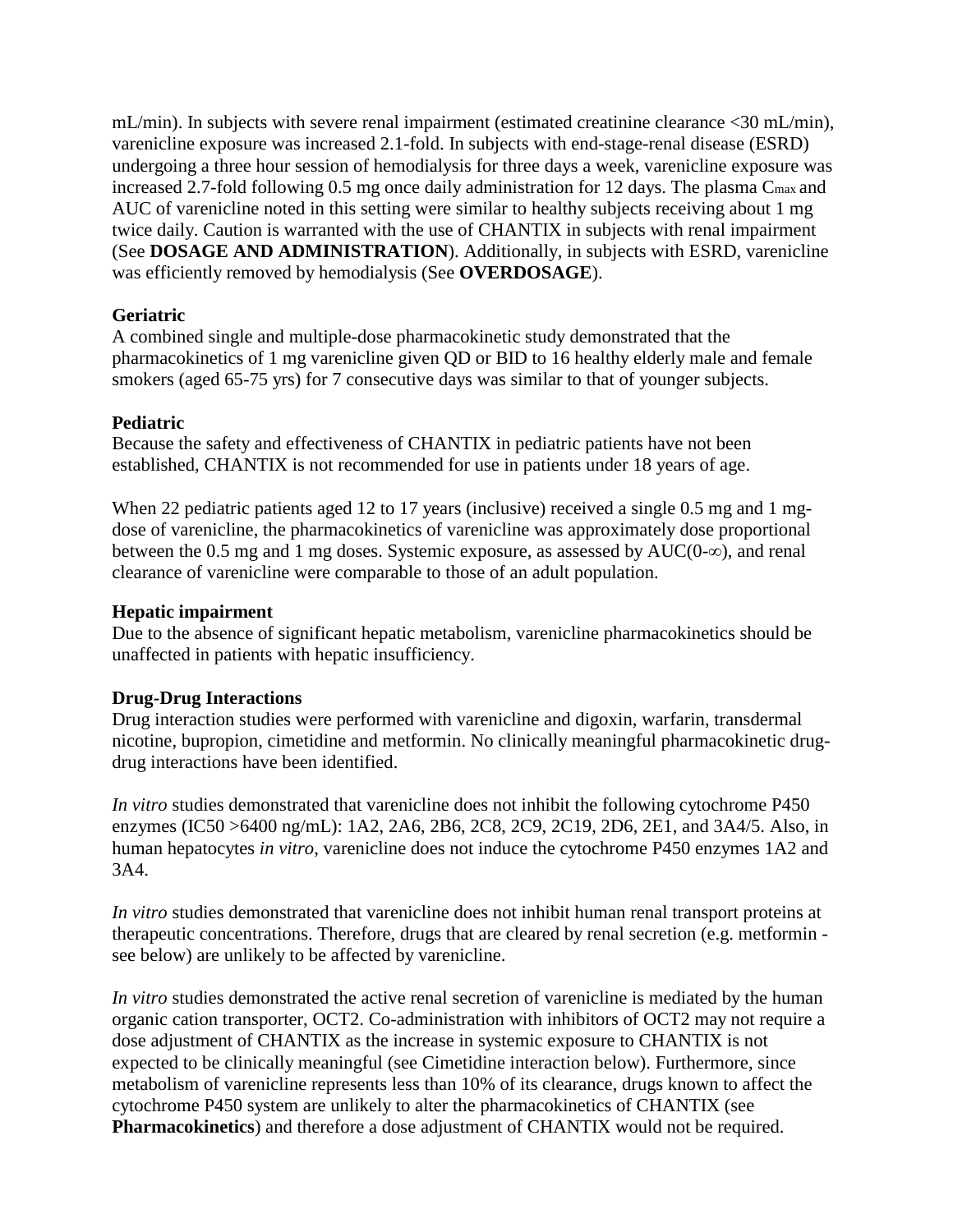*Metformin:* When co-administered to 30 smokers varenicline (1 mg BID) did not alter the steady-state pharmacokinetics of metformin (500 mg BID), which is a substrate of OCT2. Metformin had no effect on varenicline steady-state pharmacokinetics.

*Cimetidine:* Co-administration of an OCT2 inhibitor, cimetidine (300 mg QID), with varenicline (2 mg single dose) to 12 smokers increased the systemic exposure of varenicline by 29% (90% CI: 21.5%, 36.9%) due to a reduction in varenicline renal clearance.

*Digoxin:* Varenicline (1 mg BID) did not alter the steady-state pharmacokinetics of digoxin administered as a 0.25 mg daily dose in 18 smokers.

*Warfarin:* Varenicline (1 mg BID) did not alter the pharmacokinetics of a single 25 mg dose of (R, S)-warfarin in 24 smokers. Prothrombin time (INR) was not affected by varenicline. Smoking cessation itself may result in changes to warfarin pharmacokinetics (see **PRECAUTIONS**).

#### *Use with other therapies for smoking cessation:*

*Bupropion:* Varenicline (1 mg BID) did not alter the steady-state pharmacokinetics of bupropion (150 mg BID) in 46 smokers. The safety of the combination of bupropion and varenicline has not been established.

*Nicotine replacement therapy (NRT):* Although co-administration of varenicline (1 mg BID) and transdermal nicotine (21 mg/day) for up to 12 days did not affect nicotine pharmacokinetics, the incidence of nausea, headache, vomiting, dizziness, dyspepsia and fatigue was greater for the combination than for NRT alone. In this study, eight of twenty-two (36%) subjects treated with the combination of varenicline and NRT prematurely discontinued treatment due to adverse events, compared to 1 of 17 (6%) of subjects treated with NRT and placebo.

Safety and efficacy of CHANTIX in combination with other smoking cessation therapies have not been studied.

# **CLINICAL STUDIES**

The efficacy of CHANTIX in smoking cessation was demonstrated in six clinical trials in which a total of 3659 chronic cigarette smokers  $(≥10$  cigarettes per day) were treated with CHANTIX. In all clinical studies, abstinence from smoking was determined by patient self-report and verified by measurement of exhaled carbon monoxide (CO≤10 ppm) at weekly visits. Among the CHANTIX treated patients enrolled in these studies, the completion rate was 65%. Except for the initial Phase 2 study (Study 1) and the maintenance of abstinence study (Study 6), patients were treated for 12 weeks and then were followed for 40 weeks post-treatment. Most subjects enrolled in these trials were white (79% - 96%). All studies enrolled almost equal numbers of men and women. The average age of subjects in these studies was 43 years. Subjects on average had smoked about 21 cigarettes per day for an average of approximately 25 years.

In all studies, patients were provided with an educational booklet on smoking cessation and received up to 10 minutes of smoking cessation counseling at each weekly treatment visit according to Agency for Healthcare Research and Quality guidelines. Patients set a date to stop smoking (target quit date, TQD) with dosing starting 1 week before this date.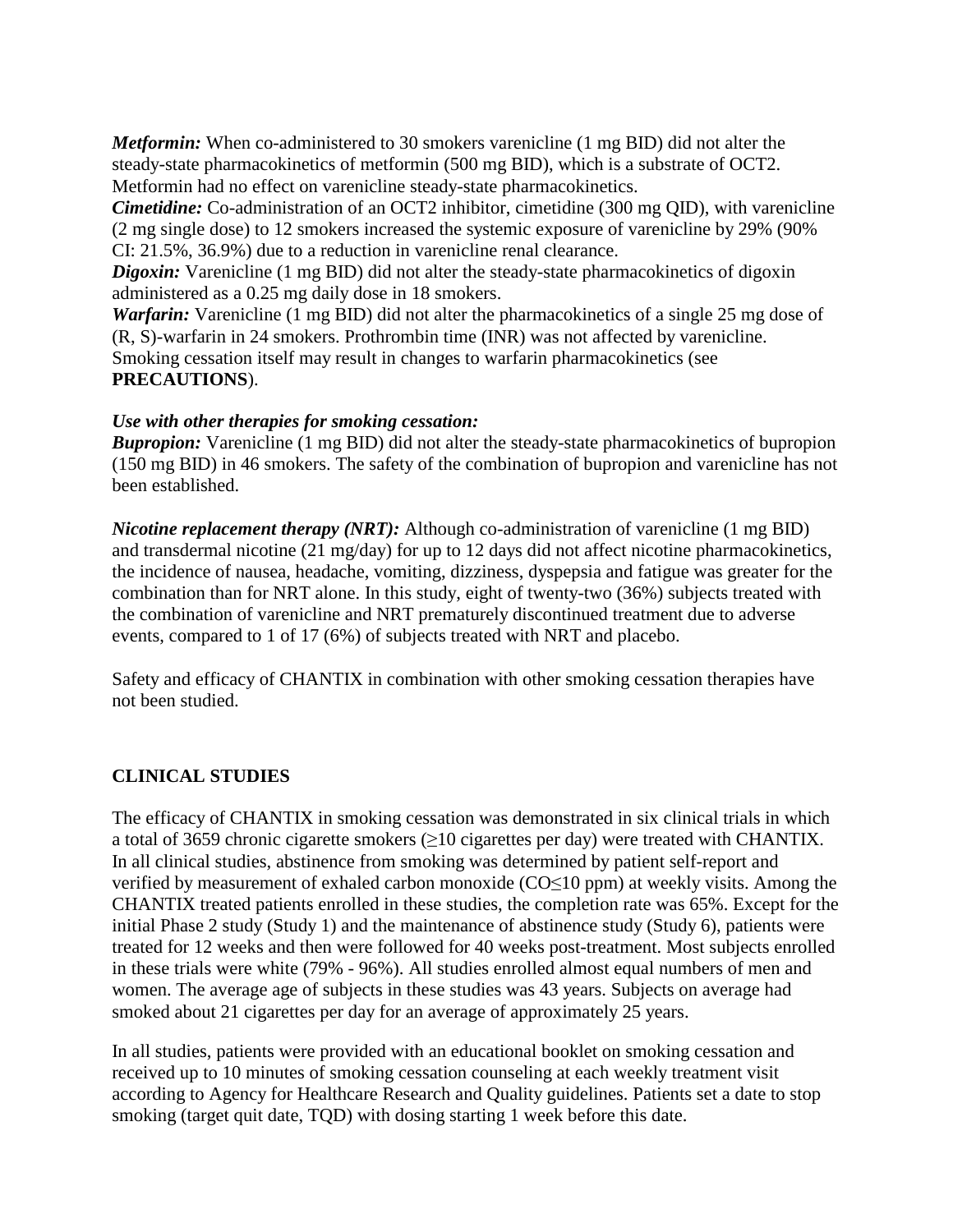#### **Initiation of Abstinence**

Study 1: This was a six-week dose-ranging study comparing CHANTIX to placebo. This study provided initial evidence that CHANTIX at a total dose of 1 mg per day or 2 mg per day was effective as an aid to smoking cessation.

Study 2: This study of 627 subjects compared CHANTIX 1 mg per day and 2 mg per day with placebo. Patients were treated for 12 weeks (including one week titration) and then were followed for 40 weeks post-treatment. CHANTIX was given in two divided doses. Each dose of CHANTIX was given in two different regimens, with and without initial dose titration, to explore the effect of different dosing regimens on tolerability. For the titrated groups, dosage was titrated up over the course of one week, with full dosage achieved starting with the second week of dosing. The titrated and nontitrated groups were pooled for efficacy analysis.

Forty five percent of subjects receiving CHANTIX 1 mg per day (0.5 mg BID) and 51% of subjects receiving 2 mg per day (1 mg BID) had CO-confirmed continuous abstinence during weeks 9 through 12 compared to 12% of subjects in the placebo group (Figure 1). In addition, 31% of the 1 mg per day group and 31% of the 2 mg per day group were continuously abstinent from one week after TQD through the end of treatment as compared to 8% of the placebo group.

Study 3: This flexible-dosing study of 312 subjects examined the effect of a patient-directed dosing strategy of CHANTIX or placebo. After an initial one-week titration to a dose of 0.5 mg BID, subjects could adjust their dosage as often as they wished between 0.5 mg QD to 1 mg BID per day. Sixty nine percent of patients titrated to the maximum allowable dose at any time during the study. For 44% of patients, the modal dose selected was 1 mg BID; for slightly over half of the study participants, the modal dose selected was 1 mg/day or less.

Of the subjects treated with CHANTIX, 40% had CO-confirmed continuous abstinence during weeks 9 through 12 compared to 12% in the placebo group. In addition, 29% of the CHANTIX group were continuously abstinent from one week after TQD through the end of treatment as compared to 9% of the placebo group.

Study 4 and Study 5: These identical double-blind studies compared CHANTIX 2 mg per day, bupropion sustained release (SR) 150 mg BID, and placebo. Patients were treated for 12 weeks and then were followed for 40 weeks post-treatment. The CHANTIX dosage of 1 mg BID was achieved using a titration of 0.5 mg QD for the initial 3 days followed by 0.5 mg BID for the next 4 days. The bupropion SR dosage of 150 mg BID was achieved using a 3-day titration of 150 mg QD. Study 4 enrolled 1022 subjects and Study 5 enrolled 1023 subjects. Patients inappropriate for bupropion treatment or patients who had previously used bupropion were excluded.

In Study 4, subjects treated with CHANTIX had a superior rate of CO-confirmed abstinence during weeks 9 through 12 (44%) compared to patients treated with bupropion SR (30%) or placebo (17%). The bupropion SR quit rate was also superior to placebo. In addition, 29% of the CHANTIX group were continuously abstinent from one week after TQD through the end of treatment as compared to 12% of the placebo group and 23% of the bupropion SR group.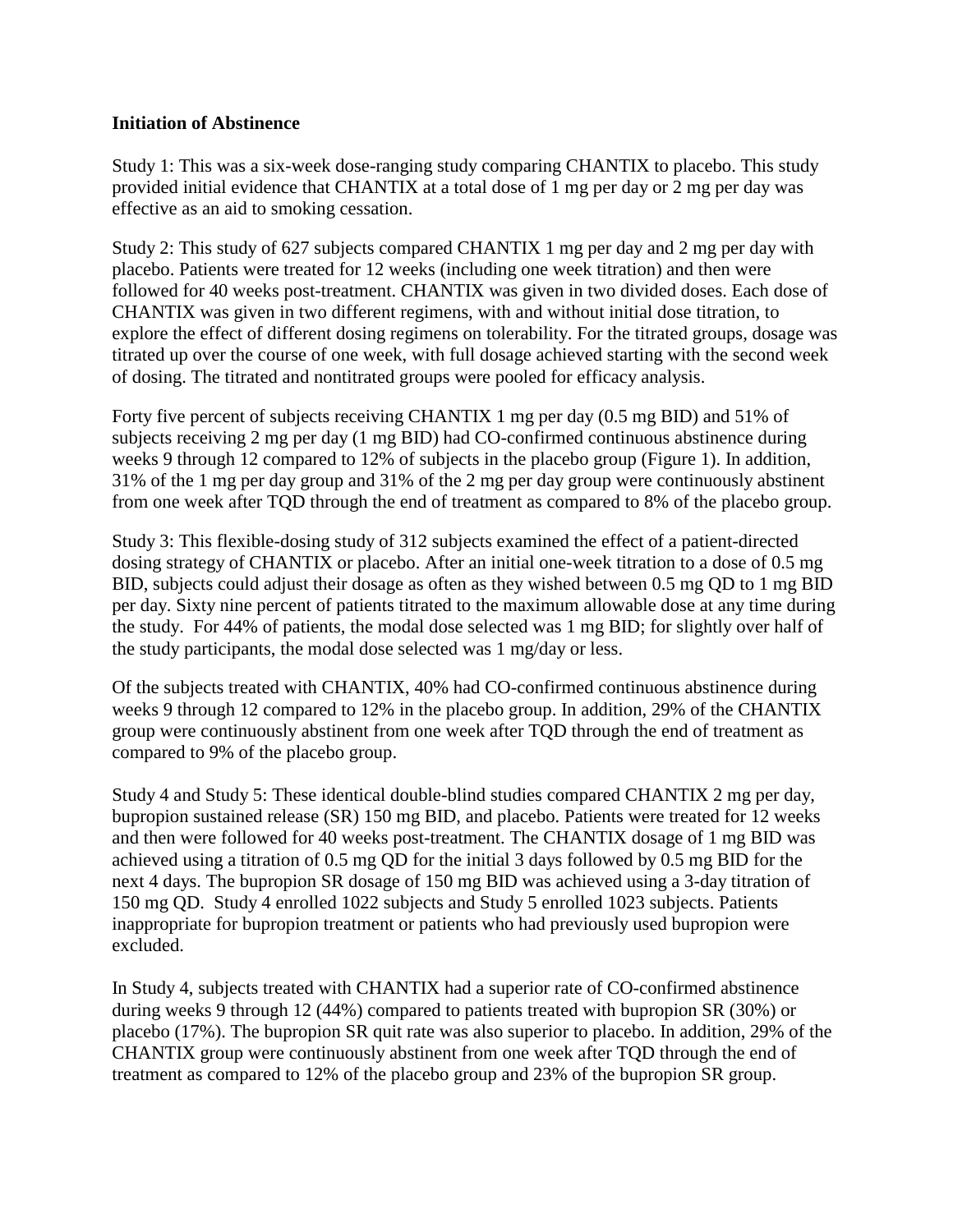Similarly in Study 5, subjects treated with CHANTIX had a superior rate of CO-confirmed abstinence during weeks 9 through 12 (44%) compared to patients treated with bupropion SR (30%) or placebo (18%). The bupropion SR quit rate was also superior to placebo. In addition, 29% of the CHANTIX group were continuously abstinent from one week after TQD through the end of treatment as compared to 11% of the placebo group and 21% of the bupropion SR group.



**Figure 1: Continuous Abstinence, Weeks 9 through 12**

**Table 1: Continuous Abstinence, Weeks 9 through 12 (95% confidence interval) across different studies**

|         | <b>CHANTIX</b> | <b>CHANTIX</b> | <b>CHANTIX</b> | <b>Bupropion</b> | Placebo        |
|---------|----------------|----------------|----------------|------------------|----------------|
|         | $0.5$ mg BID   | 1 mg BID       | Flexible       | <b>SR</b>        |                |
| Study 2 | 45%            | 51%            |                |                  | 12%            |
|         | $(39\%, 51\%)$ | $(44\%, 57\%)$ |                |                  | $(6\%, 18\%)$  |
| Study 3 |                |                | 40%            |                  | 12%            |
|         |                |                | $(32\%, 48\%)$ |                  | $(7\%, 17\%)$  |
| Study 4 |                | 44%            |                | 30%              | 17%            |
|         |                | $(38\%, 49\%)$ |                | $(25\%, 35\%)$   | $(13\%, 22\%)$ |
| Study 5 |                | 44%            |                | 30%              | 18%            |
|         |                | $(38\%, 49\%)$ |                | $(25\%, 35\%)$   | $(14\%, 22\%)$ |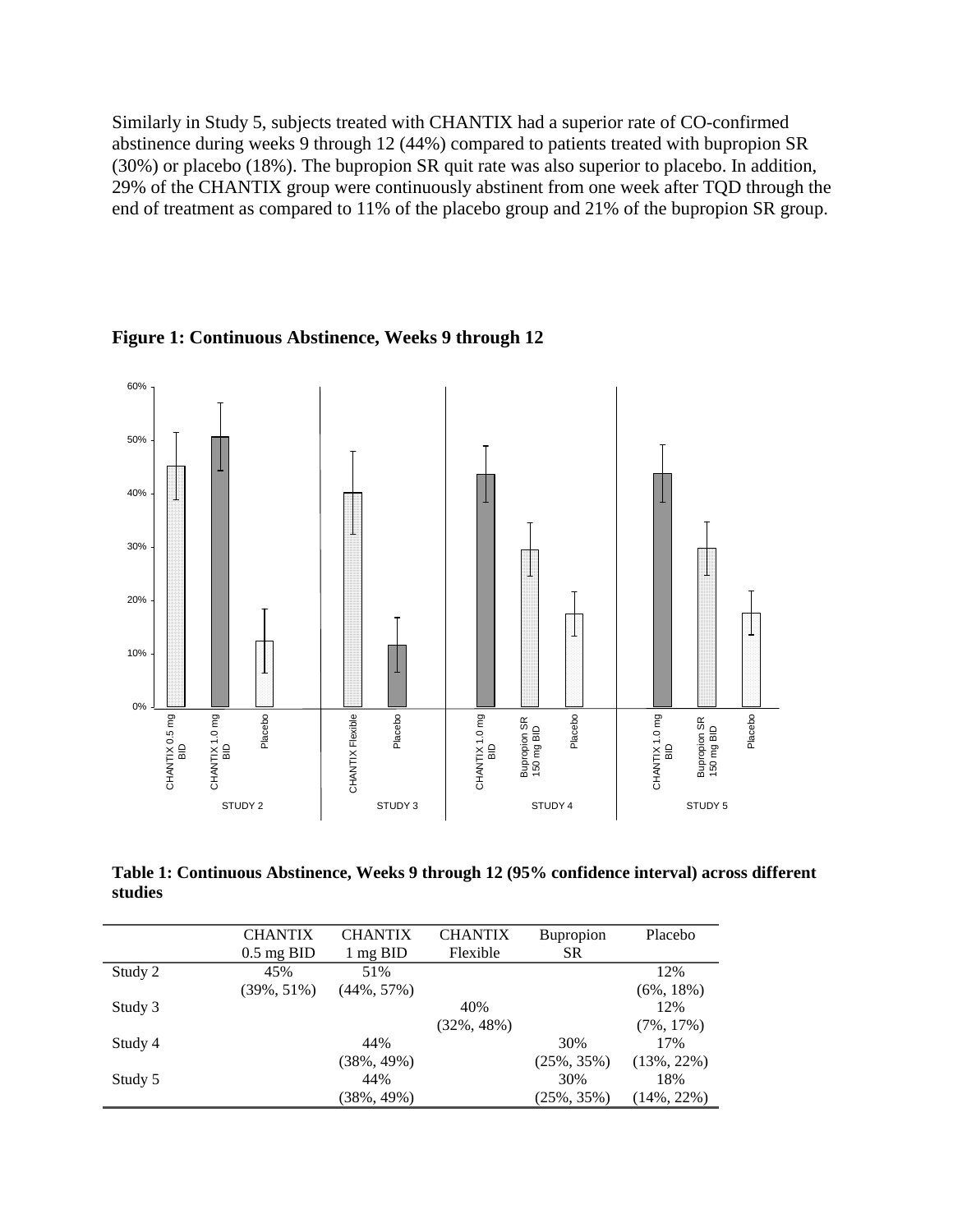#### **Urge To Smoke**

Based on responses to the Brief Questionnaire of Smoking Urges and the Minnesota Nicotine Withdrawal scale "Urge to Smoke" item, CHANTIX reduced urge to smoke compared to placebo in all studies.

#### **Long-Term Abstinence**

Studies 1 through 5 included 40 weeks of post-treatment follow-up. In each study, CHANTIX treated patients were more likely to maintain abstinence throughout the follow-up period than were patients treated with placebo (Figure 2, Table 2).



# **Figure 2: Continuous Abstinence, Weeks 9 through 52**

**Table 2: Continuous Abstinence, Weeks 9 through 52 (95% confidence interval) across different studies**

|         | <b>CHANTIX</b>       | <b>CHANTIX</b> | <b>CHANTIX</b> | <b>Bupropion</b> | Placebo       |
|---------|----------------------|----------------|----------------|------------------|---------------|
|         | $0.5 \text{ mg BID}$ | 1 mg BID       | Flexible       | <b>SR</b>        |               |
| Study 2 | 19%                  | 23%            |                |                  | 4%            |
|         | $(14\%, 24\%)$       | $(18\%, 28\%)$ |                |                  | $(1\%, 8\%)$  |
| Study 3 |                      |                | 22%            |                  | 8%            |
|         |                      |                | $(16\%, 29\%)$ |                  | $(3\%, 12\%)$ |
| Study 4 |                      | 21%            |                | 16%              | 8%            |
|         |                      | $(17\%, 26\%)$ |                | $(12\%, 20\%)$   | $(5\%, 11\%)$ |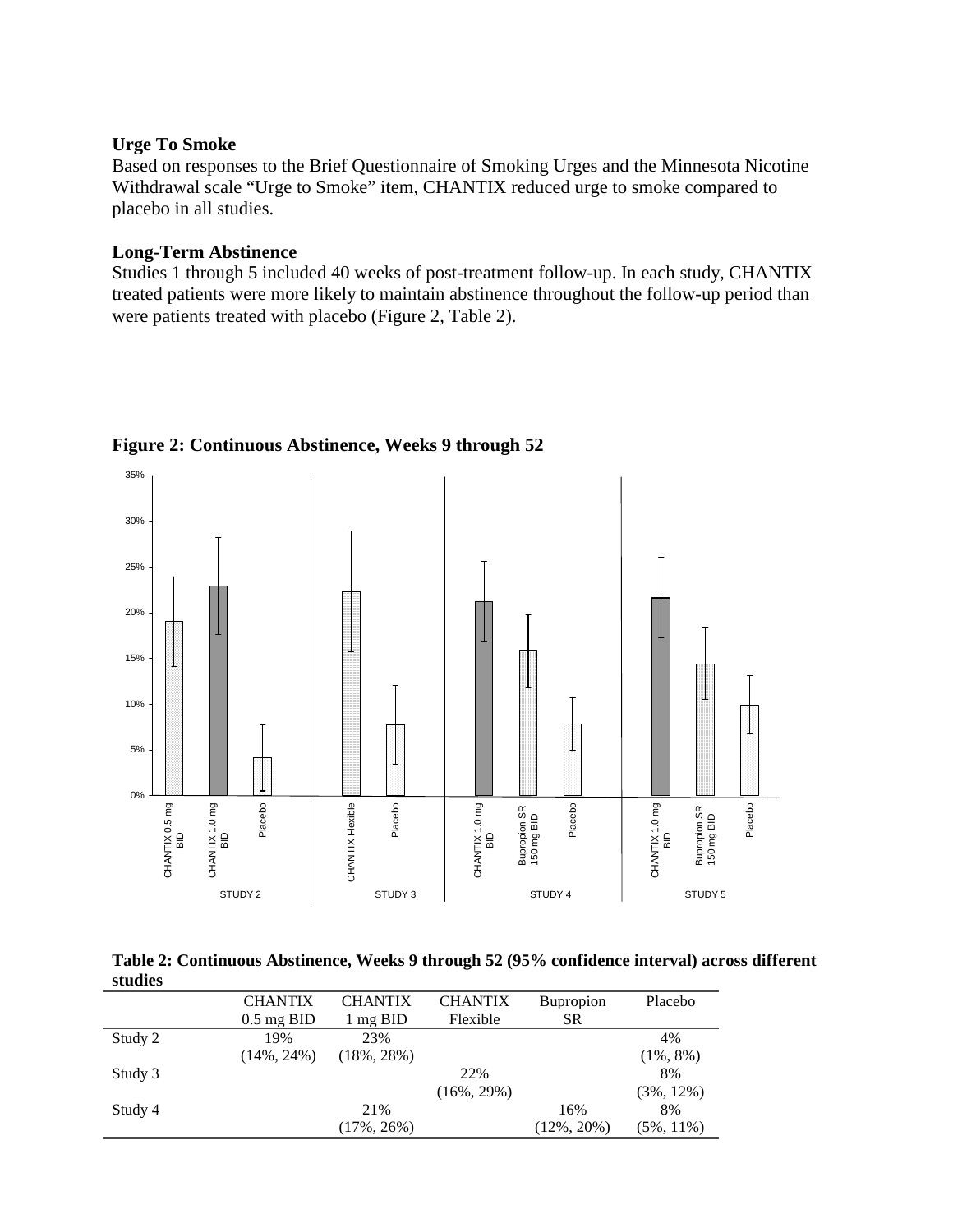| Study 5 | 22%      | 4%             | .0%           |
|---------|----------|----------------|---------------|
|         | 17%. 26% | $(11\%, 18\%)$ | $(7\%, 13\%)$ |

Study 6: This study assessed the effect of an additional 12 weeks of CHANTIX therapy on the likelihood of long-term abstinence. Patients in this study (n=1927) were treated with open-label CHANTIX 1 mg BID for 12 weeks. Patients who had stopped smoking by Week 12 were then randomized to double-blind treatment with CHANTIX (1 mg BID) or placebo for an additional 12 weeks and then followed for 28 weeks post-treatment.

The continuous abstinence rate from Week 13 through Week 24 was higher for subjects continuing treatment with CHANTIX (70%) than for subjects switching to placebo (50%). Superiority to placebo was also maintained during 28 weeks post-treatment follow-up (CHANTIX 54% versus placebo 39%).

In Figure 3 below, the x-axis represents the study week for each observation allowing a comparison of groups at similar times after discontinuation of CHANTIX. Post-CHANTIX follow-up begins at Week 13 for the placebo group and Week 25 for the CHANTIX group. The y-axis represents the percent of subjects who had been abstinent for the last week of CHANTIX treatment and remained abstinent at the given timepoint.



#### **Figure 3: Continuous Abstinence Rate during nontreatment follow-up**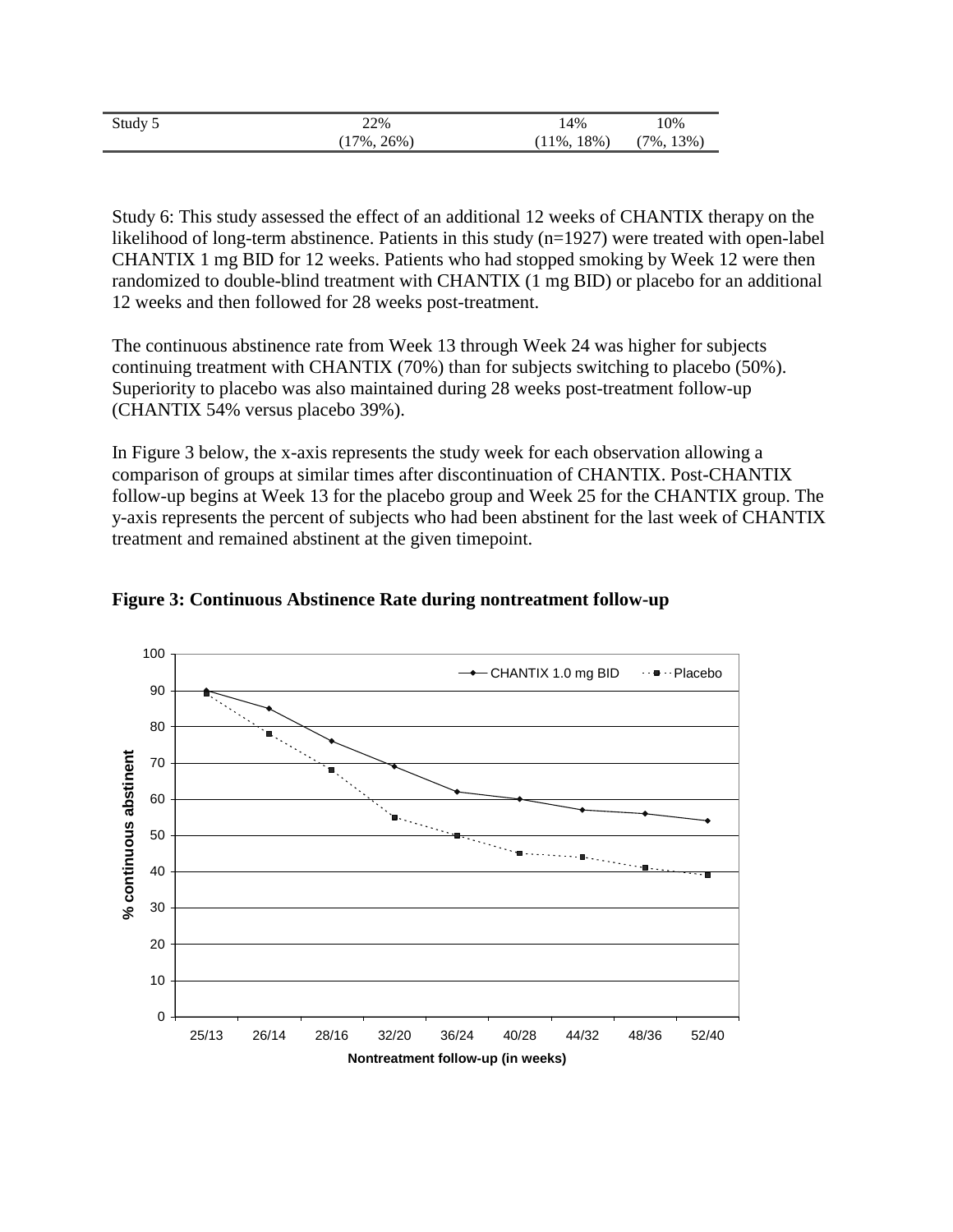# **INDICATIONS AND USAGE**

CHANTIX is indicated as an aid to smoking cessation treatment.

# **WARNINGS**

#### **Neuropsychiatric Symptoms**

Serious neuropsychiatric symptoms have occurred in patients being treated with CHANTIX. Some cases may have been complicated by the symptoms of nicotine withdrawal in patients who stopped smoking; however, some of these symptoms have occurred in patients who continued to smoke. All patients being treated with CHANTIX should be observed for neuropsychiatric symptoms including changes in behavior, agitation, depressed mood, suicidal ideation and suicidal behavior. These symptoms, as well as worsening of pre-existing psychiatric illness, have been reported in some patients attempting to quit smoking while taking CHANTIX in the post-marketing experience. Patients with serious psychiatric illness such as schizophrenia, bipolar disorder, and major depressive disorder did not participate in the pre-marketing studies of CHANTIX and the safety and efficacy of CHANTIX in such patients has not been established.

**Advise patients and caregivers that the patient should stop taking CHANTIX and contact a health care provider immediately if agitation, depressed mood, or changes in behavior that are not typical for the patient are observed, or if the patient develops suicidal ideation or suicidal behavior** 

# **PRECAUTIONS**

#### **General**

Nausea was the most common adverse event associated with CHANTIX treatment. Nausea was generally described as mild or moderate and often transient; however, for some subjects, it was persistent over several months. The incidence of nausea was dose-dependent. Initial dosetitration was beneficial in reducing the occurrence of nausea. Nausea was reported by approximately 30% of patients treated with CHANTIX 1 mg BID after an initial week of dose titration. In patients taking CHANTIX 0.5 mg BID, the incidence of nausea was 16% following initial titration. Approximately 3% of subjects treated with CHANTIX 1 mg BID in studies involving 12 weeks of treatment discontinued treatment prematurely because of nausea. For patients with intolerable nausea, dose reduction should be considered.

*Effect of smoking cessation:* Physiological changes resulting from smoking cessation, with or without treatment with CHANTIX, may alter the pharmacokinetics or pharmacodynamics of some drugs, for which dosage adjustment may be necessary (examples include theophylline, warfarin and insulin).

#### **Drug Interactions**

Based on varenicline characteristics and clinical experience to date, CHANTIX has no clinically meaningful pharmacokinetic drug interactions (See **CLINICAL PHARMACOLOGY**, **Drug-Drug Interactions**).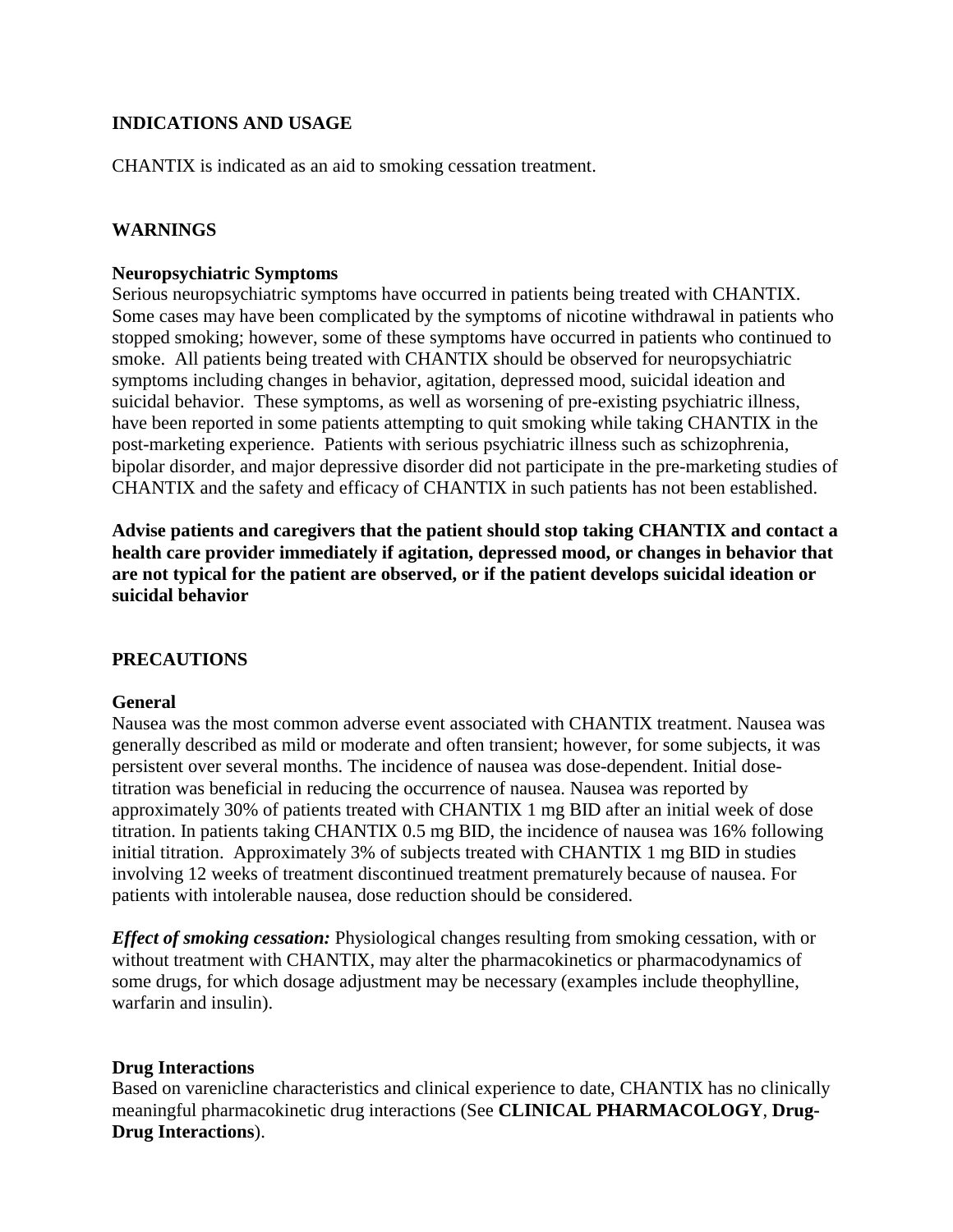#### **Carcinogenesis, Mutagenesis, Impairment of Fertility**

Carcinogenesis. Lifetime carcinogenicity studies were performed in CD-1 mice and Sprague-Dawley rats. There was no evidence of a carcinogenic effect in mice administered varenicline by oral gavage for 2 years at doses up to 20 mg/kg/day (47 times the maximum recommended human daily exposure based on AUC). Rats were administered varenicline (1, 5, and 15 mg/kg/day) by oral gavage for 2 years. In male rats ( $n = 65$  per sex per dose group), incidences of hibernoma (tumor of the brown fat) were increased at the mid dose (1 tumor, 5 mg/kg/day, 23 times the maximum recommended human daily exposure based on AUC) and maximum dose (2 tumors, 15 mg/kg/day, 67 times the maximum recommended human daily exposure based on AUC). The clinical relevance of this finding to humans has not been established. There was no evidence of carcinogenicity in female rats.

Mutagenesis. Varenicline was not genotoxic, with or without metabolic activation, in the following assays: Ames bacterial mutation assay; mammalian CHO/HGPRT assay; and tests for cytogenetic aberrations *in vivo* in rat bone marrow and *in vitro* in human lymphocytes.

Impairment of fertility. There was no evidence of impairment of fertility in either male or female Sprague-Dawley rats administered varenicline succinate up to 15 mg/kg/day (67 and 36 times, respectively, the maximum recommended human daily exposure based on AUC at 1 mg BID). However, a decrease in fertility was noted in the offspring of pregnant rats who were administered varenicline succinate at an oral dose of 15 mg/kg/day (36 times the maximum recommended human daily exposure based on AUC at 1 mg BID). This decrease in fertility in the offspring of treated female rats was not evident at an oral dose of 3 mg/kg/day (9 times the maximum recommended human daily exposure based on AUC at 1 mg BID).

#### **Pregnancy**

#### Pregnancy Category C**.**

Varenicline succinate was not teratogenic in rats and rabbits at oral doses up to 15 and 30 mg/kg/day, respectively (36 and 50-times the maximum recommended human daily exposure based on AUC at 1 mg BID, respectively).

#### **Nonteratogenic effects**

Varenicline succinate has been shown to have an adverse effect on the fetus in animal reproduction studies. Administration of varenicline succinate to pregnant rabbits resulted in reduced fetal weights at an oral dose of 30 mg/kg/day (50 times the human AUC at 1 mg BID); this reduction was not evident following treatment with 10 mg/kg/day (23 times the maximum recommended daily human exposure based on AUC). In addition, in the offspring of pregnant rats treated with varenicline succinate there were decreases in fertility and increases in auditory startle response at an oral dose of 15 mg/kg/day (36 times the maximum recommended human daily exposure based on AUC at 1 mg BID).

There are no adequate and well-controlled studies in pregnant women. CHANTIX should be used during pregnancy only if the potential benefit justifies the potential risk to the fetus.

#### **Nursing mothers**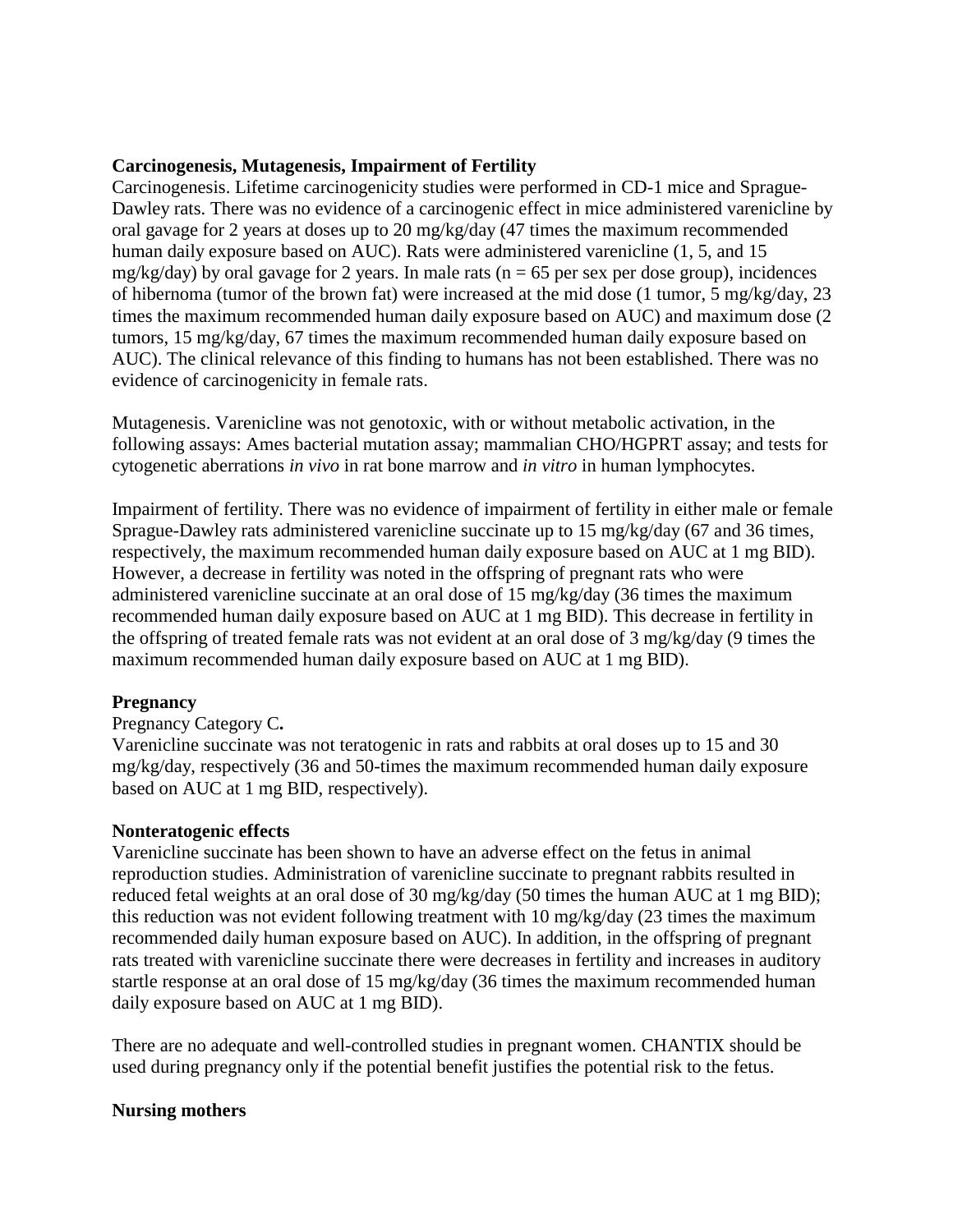Although it is not known whether this drug is excreted in human milk, animal studies have demonstrated that varenicline can be transferred to nursing pups. Because many drugs are excreted in human milk and because of the potential for serious adverse reactions in nursing infants from CHANTIX, a decision should be made whether to discontinue nursing or to discontinue the drug, taking into account the importance of the drug to the mother.

### **Labor and delivery**

The potential effects of CHANTIX on labor and delivery are not known.

#### **Pediatric Use**

Safety and effectiveness of CHANTIX in pediatric patients have not been established; therefore, CHANTIX is not recommended for use in patients under 18 years of age.

#### **Geriatric Use**

A combined single and multiple-dose pharmacokinetic study demonstrated that the pharmacokinetics of 1 mg varenicline given QD or BID to 16 healthy elderly male and female smokers (aged 65-75 yrs) for 7 consecutive days was similar to that of younger subjects. No overall differences in safety or effectiveness were observed between these subjects and younger subjects, and other reported clinical experience has not identified differences in responses between the elderly and younger patients, but greater sensitivity of some older individuals cannot be ruled out.

Varenicline is known to be substantially excreted by the kidney, and the risk of toxic reactions to this drug may be greater in patients with impaired renal function. Because elderly patients are more likely to have decreased renal function, care should be taken in dose selection, and it may be useful to monitor renal function (see **DOSAGE AND ADMINISTRATION**, **Special Populations**, **Patients with impaired renal function**).

No dosage adjustment is recommended for elderly patients (see **DOSAGE AND ADMINISTRATION**, **Special Populations**).

# **Information for Patients:**

- Patients should be instructed to set a date to quit smoking and to initiate CHANTIX treatment one week before the quit date.
- Patients should be advised that CHANTIX should be taken after eating, and with a full glass of water.
- Patients should be instructed how to titrate CHANTIX, beginning at a dose of 0.5 mg/day. Prescribers should explain that one 0.5 mg tablet should be taken daily for the first three days, and that for the next four days, one 0.5 mg tablet should be taken in the morning and one 0.5 mg tablet should be taken in the evening.
- **Patients should be advised that, after the first seven days, the dose should be increased to** one 1 mg tablet in the morning and one 1 mg tablet in the evening.
- Patients should be encouraged to continue to attempt to quit if they have early lapses after quit day.
- **Patients should also be provided with educational materials and necessary counseling to** support an attempt at quitting smoking.
- Patients should be informed that nausea and insomnia are side effects of CHANTIX and are usually transient; however, patients should be advised that if they are persistently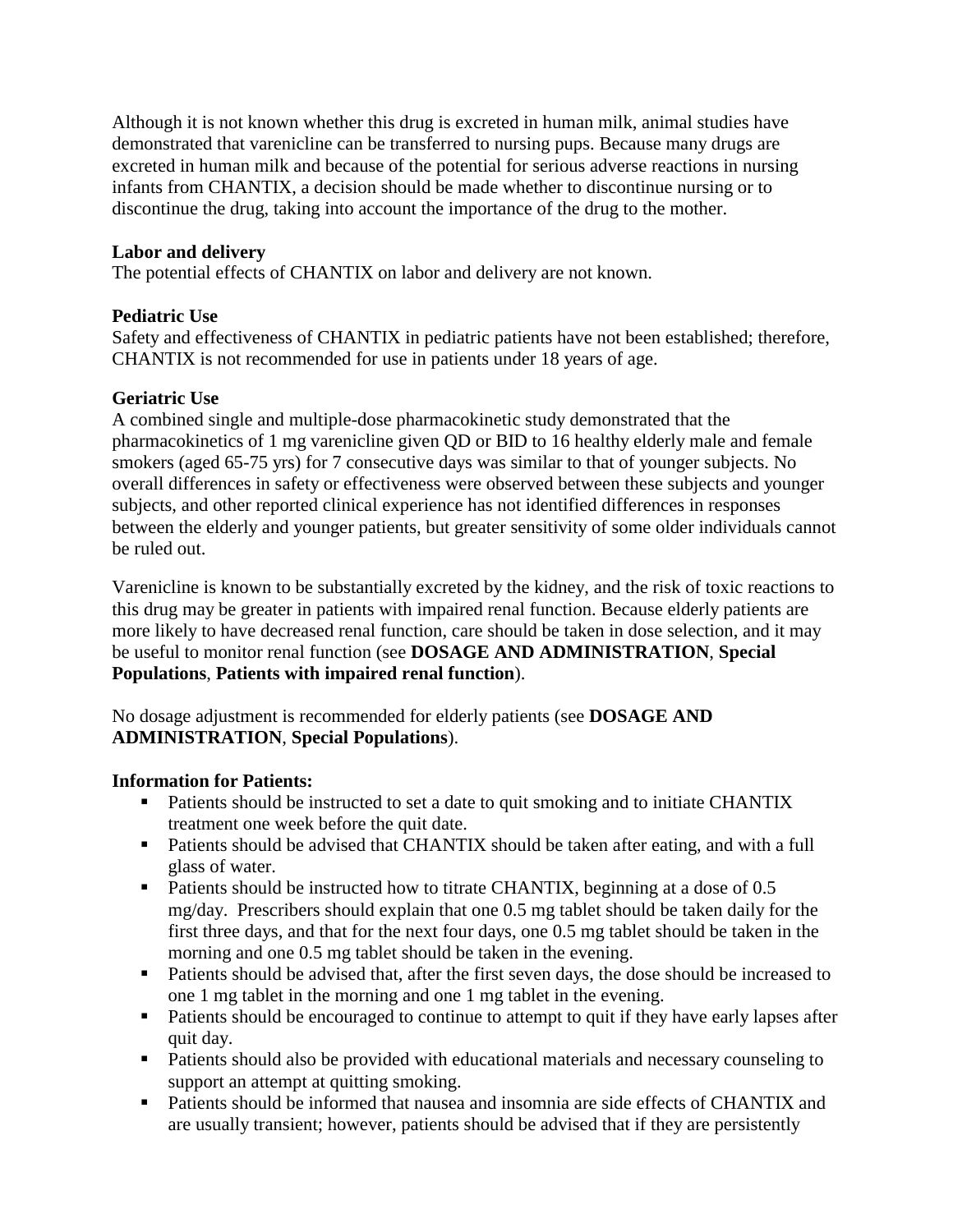troubled by these symptoms, they should notify the prescribing physician so that a dose reduction can be considered.

- **Patients should be informed that they may experience vivid, unusual or strange dreams** during treatment with CHANTIX.
- Patients should be informed that quitting smoking, with or without CHANTIX, may be associated with nicotine withdrawal symptoms (depression, agitation) or exacerbation of pre-existing psychiatric illness. Some patients have experienced depressed mood, agitation, changes in behavior, suicidal ideation and suicide when attempting to quit smoking while taking CHANTIX. If patients develop agitation, depressed mood, or changes in behavior that are not typical for them, or if patients develop suicidal ideation or suicidal behavior, they should be urged to discontinue CHANTIX and report symptoms to their health care providers.
- Patients should be encouraged to reveal any history of psychiatric illness prior to initiating treatment.
- Patients should be informed that some medications may require dose adjustment after quitting smoking.
- Patients intending to become pregnant or planning to breast-feed an infant should be advised of the risks of smoking and risks and benefits of smoking cessation with CHANTIX.
- **Patients should be advised to use caution driving or operating machinery until they know** how quitting smoking with varenicline may affect them.

# **ADVERSE REACTIONS**

During the premarketing development of CHANTIX, over 4500 individuals were exposed to CHANTIX, with over 450 treated for at least 24 weeks and approximately 100 for a year. Most study participants were treated for 12 weeks or less.

In Phase 2 and 3 placebo-controlled studies, the treatment discontinuation rate due to adverse events in patients dosed with 1 mg BID was 12% for CHANTIX compared to 10% for placebo in studies of three months' treatment. In this group, the discontinuation rates for the most common adverse events in CHANTIX treated patients were as follows: nausea (3% vs. 0.5% for placebo), headache (0.6% vs. 0.9% for placebo), insomnia (1.2% vs. 1.1% for placebo), and abnormal dreams (0.3% vs. 0.2% for placebo).

Adverse Events were categorized using the Medical Dictionary for Regulatory Activities (MedDRA, Version 7.1).

The most common adverse events associated with CHANTIX (>5% and twice the rate seen in placebo-treated patients) were nausea, sleep disturbance, constipation, flatulence, and vomiting.

Smoking cessation, with or without treatment, is associated with nicotine withdrawal symptoms.

The most common adverse event associated with CHANTIX treatment is nausea. For patients treated to the maximum recommended dose of 1 mg BID following initial dosage titration, the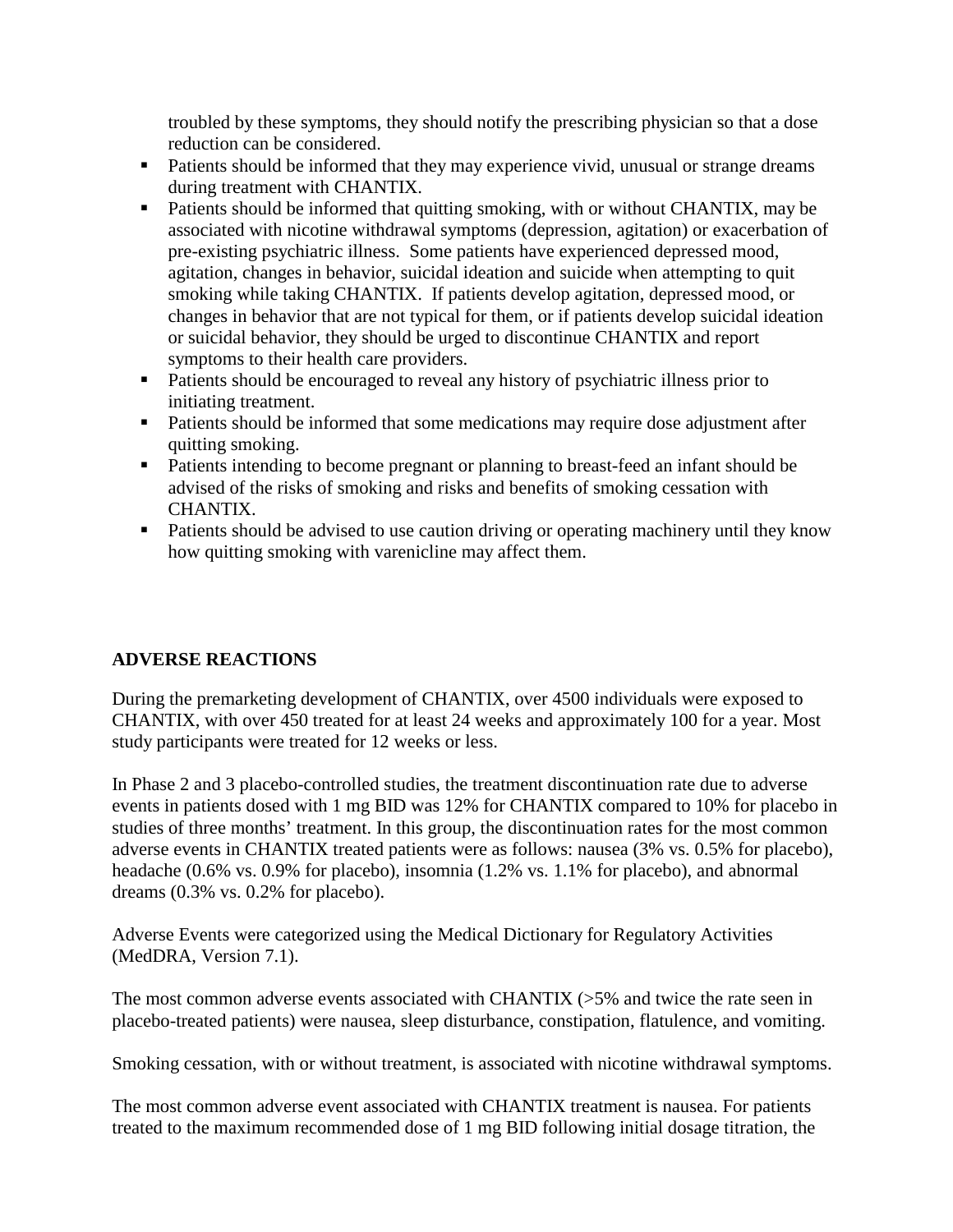incidence of nausea was 30% compared with 10% in patients taking a comparable placebo regimen. In patients taking CHANTIX 0.5 mg BID following initial titration, the incidence was 16% compared with 11% for placebo. Nausea was generally described as mild or moderate and often transient; however, for some subjects, it was persistent throughout the treatment period.

Table 3 shows the adverse events for CHANTIX and placebo in the 12 week fixed dose studies with titration in the first week (Studies 2 (titrated arm only), 4, and 5). MedDRA High Level Group Terms (HLGT) reported in  $\geq$  5% of patients in the CHANTIX 1 mg BID dose group, and more commonly than in the placebo group, are listed, along with subordinate Preferred Terms (PT) reported in  $\geq 1\%$  of CHANTIX patients (and at least 0.5% more frequent than placebo). Closely related Preferred Terms such as 'Insomnia', 'Initial insomnia', 'Middle insomnia', 'Early morning awakening' were grouped, but individual patients reporting two or more grouped events are only counted once.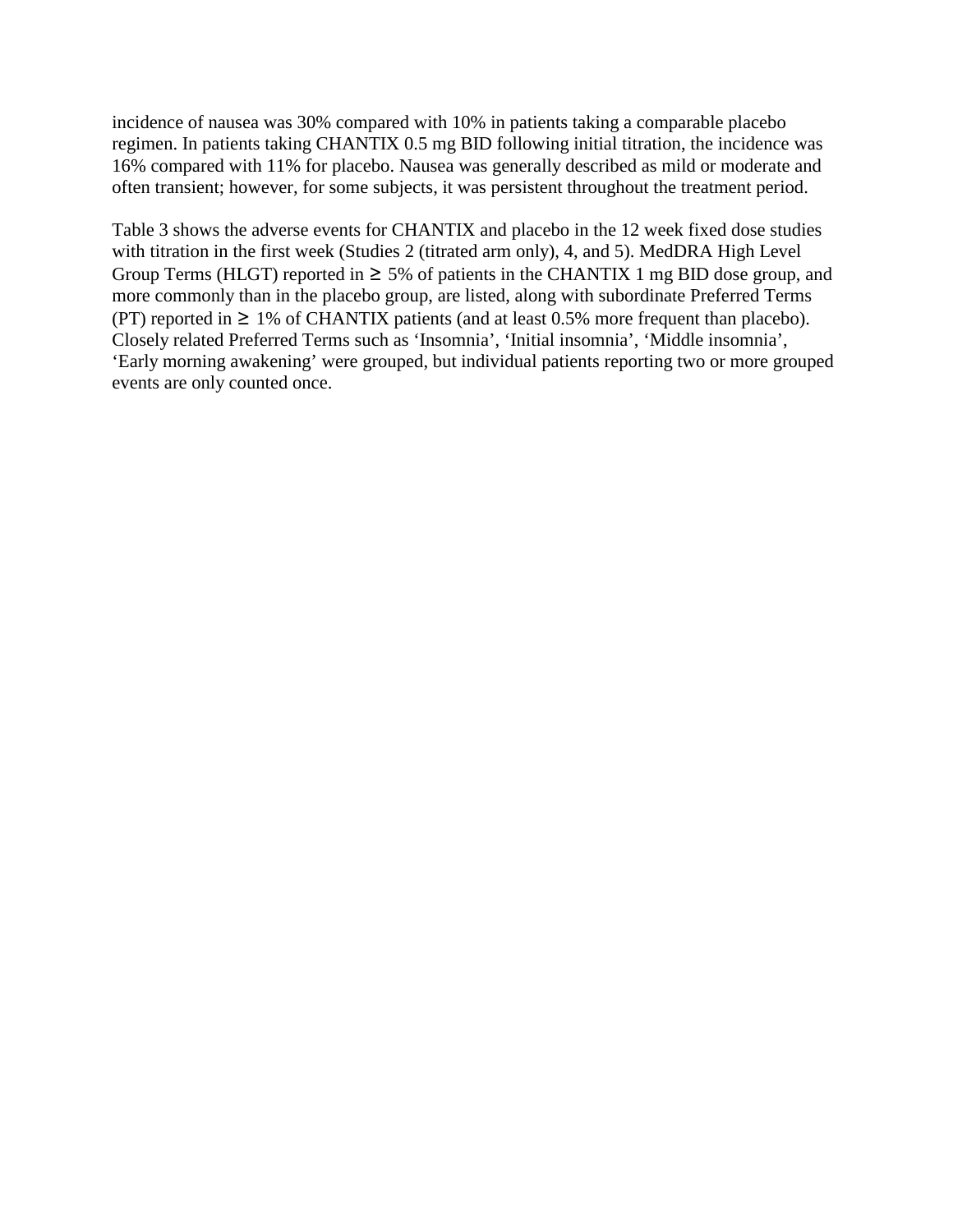| <b>SYSTEM ORGAN CLASS</b>               | <b>CHANTIX</b>   | <b>CHANTIX</b> | <b>Placebo</b>   |
|-----------------------------------------|------------------|----------------|------------------|
| <b>High Level Group Term</b>            | $0.5$ mg BID     | 1 mg BID       |                  |
| <b>Preferred Term</b>                   | $N=129$          | $N = 821$      | $N = 805$        |
| <b>GASTROINTESTINAL</b>                 |                  |                |                  |
| GI Signs and Symptoms                   |                  |                |                  |
| Nausea                                  | 16               | 30             | 10               |
| Abdominal Pain *                        | 5                | 7              | 5                |
| Flatulence                              | 9                | 6              | 3                |
| Dyspepsia                               | 5                | $\sqrt{5}$     | $\overline{3}$   |
| Vomiting                                | $\mathbf{1}$     | 5              | $\overline{2}$   |
| GI Motility/Defecation Conditions       |                  |                |                  |
| Constipation                            | 5                | $\,8\,$        | $\mathfrak{Z}$   |
| Gastroesophageal reflux disease         | $\mathbf{1}$     | $\mathbf{1}$   | $\mathbf{0}$     |
| <b>Salivary Gland Conditions</b>        |                  |                |                  |
| Dry mouth                               | $\overline{4}$   | 6              | 4                |
| PSYCHIATRIC DISORDERS                   |                  |                |                  |
| Sleep Disorder/Disturbances             |                  |                |                  |
| Insomnia **                             | 19               | 18             | 13               |
| Abnormal dreams                         | 9                | 13             | 5                |
| Sleep disorder                          | $\overline{2}$   | 5              | 3                |
| Nightmare                               | $\overline{2}$   | $\mathbf{1}$   | $\boldsymbol{0}$ |
| NERVOUS SYSTEM                          |                  |                |                  |
| Headaches                               |                  |                |                  |
| Headache                                | 19               | 15             | 13               |
| Neurological Disorders NEC              |                  |                |                  |
| Dysgeusia                               | $\,8\,$          | $\sqrt{5}$     | 4                |
| Somnolence                              | 3                | 3              | $\sqrt{2}$       |
| Lethargy                                | $\overline{2}$   | $\mathbf{1}$   | $\overline{0}$   |
| <b>GENERAL DISORDERS</b>                |                  |                |                  |
| <b>General Disorders NEC</b>            |                  |                |                  |
| Fatigue/Malaise/Asthenia                | $\overline{4}$   | $\tau$         | 6                |
| RESPIR/THORACIC/MEDIAST                 |                  |                |                  |
| <b>Respiratory Disorders NEC</b>        |                  |                |                  |
| Rhinorrhea                              | $\boldsymbol{0}$ | $\mathbf{1}$   | $\boldsymbol{0}$ |
| Dyspnoea                                | $\overline{2}$   | $\mathbf{1}$   | $\mathbf{1}$     |
| <b>Upper Respiratory Tract Disorder</b> | $\overline{7}$   | 5              | $\overline{4}$   |
| <b>SKIN/SUBCUTANEOUS TISSUE</b>         |                  |                |                  |
| <b>Epidermal and Dermal Conditions</b>  |                  |                |                  |
| Rash                                    | $\mathbf{1}$     | 3              | $\overline{2}$   |
| Pruritus                                | $\boldsymbol{0}$ | $\mathbf{1}$   | $\mathbf{1}$     |
| METABOLISM & NUTRITION                  |                  |                |                  |
| Appetite/General Nutrit. Disorders      |                  |                |                  |
| Increased appetite                      | 4                | 3              | $\overline{c}$   |
| Decreased appetite/Anorexia             | 1                | $\overline{2}$ | 1                |

**Table 3: Common Treatment Emergent AEs (%) in the Fixed-Dose, Placebo-Controlled Studies (≥ 1% in the 1 mg BID CHANTIX Group, and 1 mg BID CHANTIX at least 0.5% more than Placebo)** 

\* Includes PTs Abdominal (pain, pain upper, pain lower, discomfort, tenderness, distension) and Stomach discomfort

\*\* Includes PTs Insomnia/Initial insomnia/Middle insomnia/Early morning awakening

The overall pattern, and the frequency of adverse events during the longer-term trials was very similar to that described in Table 3, though several of the most common events were reported by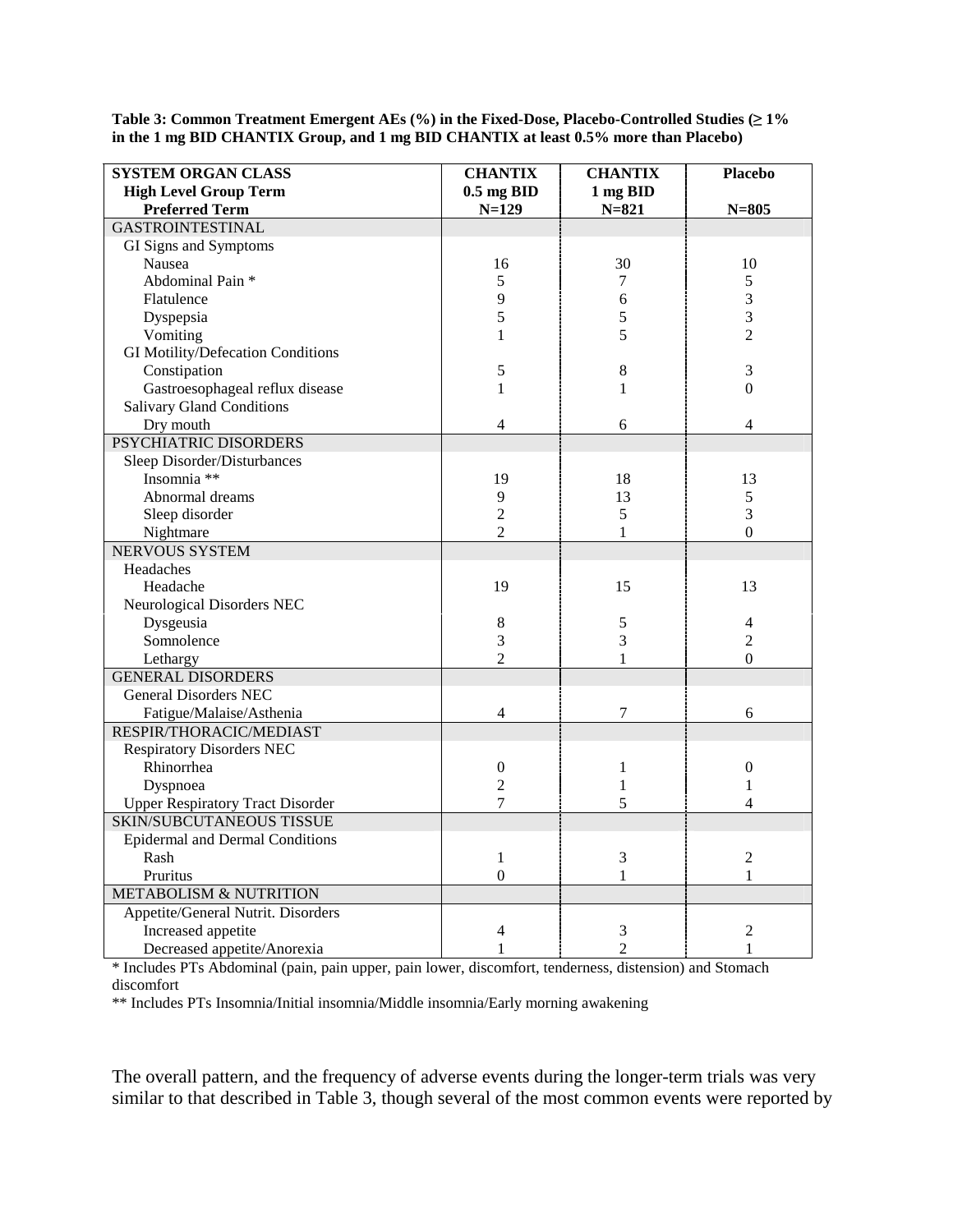a greater proportion of patients. Nausea, for instance, was reported in 40% of patients treated with CHANTIX 1 mg BID in a one-year study, compared to 8% of placebo-treated patients.

Following is a list of treatment-emergent adverse events reported by patients treated with CHANTIX during all clinical trials. The listing does not include those events already listed in the previous tables or elsewhere in labeling, those events for which a drug cause was remote, those events which were so general as to be uninformative, and those events reported only once which did not have a substantial probability of being acutely life-threatening.

# **BLOOD AND LYMPHATIC SYSTEM DISORDERS**. *Infrequent:* Anemia,

Lymphadenopathy. *Rare:* Leukocytosis, Thrombocytopenia, Splenomegaly.

**CARDIAC DISORDERS.** *Infrequent:* Angina pectoris, Arrhythmia, Bradycardia, Ventricular extrasystoles, Myocardial infarction, Palpitations, Tachycardia. *Rare:* Atrial fibrillation, Cardiac flutter, Coronary artery disease, Cor pulmonale, Acute coronary syndrome.

**EAR AND LABYRINTH DISORDERS.** *Infrequent:* Tinnitus, Vertigo. *Rare:* Deafness, Meniere's disease.

**ENDOCRINE DISORDERS.** *Infrequent:* Thyroid gland disorders.

**EYE DISORDERS.** *Infrequent:* Conjunctivitis, Dry eye, Eye irritation, Vision blurred, Visual disturbance, Eye pain. *Rare:* Acquired night blindness, Blindness transient, Cataract subcapsular, Ocular vascular disorder, Photophobia, Vitreous floaters.

**GASTROINTESTINAL DISORDERS.** *Frequent:* Diarrhea, Gingivitis. *Infrequent:*  Dysphagia, Enterocolitis, Eructation, Gastritis, Gastrointestinal hemorrhage, Mouth ulceration, Esophagitis. *Rare:* Gastric ulcer, Intestinal obstruction, Pancreatitis acute.

**GENERAL DISORDERS AND ADMINISTRATION SITE CONDITIONS.** *Frequent:*  Chest pain, Influenza like illness, Edema, Thirst. *Infrequent:* Chest discomfort, Chills, Pyrexia. **HEPATOBILIARY DISORDERS**. *Infrequent:* Gall bladder disorder.

**IMMUNE SYSTEM DISORDERS.** *Infrequent:* Hypersensitivity. *Rare:* Drug hypersensitivity.

**INVESTIGATIONS.** *Frequent:* Liver function test abnormal, Weight increased. *Infrequent:*  Electrocardiogram abnormal, Muscle enzyme increased, Urine analysis abnormal.

**METABOLISM AND NUTRITION DISORDERS.** *Infrequent:* Diabetes mellitus,

Hyperlipidemia, Hypokalemia. *Rare:* Hyperkalemia, Hypoglycemia.

**MUSCULOSKELETAL AND CONNECTIVE TISSUE DISORDERS.** *Frequent*: Arthralgia, Back pain, Muscle cramp, Musculoskeletal pain, Myalgia. *Infrequent:* Arthritis, Osteoporosis. *Rare:* Myositis.

**NERVOUS SYSTEM DISORDERS.** *Frequent:* Disturbance in attention, Dizziness, Sensory disturbance. *Infrequent:* Amnesia, Migraine, Parosmia, Psychomotor hyperactivity, Restless legs syndrome, Syncope, Tremor. *Rare:* Balance disorder, Cerebrovascular accident, Convulsion, Dysarthria, Facial palsy, Mental impairment, Multiple sclerosis, Nystagmus, Psychomotor skills impaired, Transient ischemic attack, Visual field defect.

**PSYCHIATRIC DISORDERS.** *Frequent:* Anxiety, Depression, Emotional disorder, Irritability, Restlessness. *Infrequent:* Aggression, Agitation, Disorientation, Dissociation, Libido decreased, Mood swings, Thinking abnormal. *Rare:* Bradyphrenia, Euphoric mood, Hallucination, Psychotic disorder, Suicidal ideation.

**RENAL AND URINARY DISORDERS.** *Frequent:* Polyuria. *Infrequent:* Nephrolithiasis, Nocturia, Urine abnormality, Urethral syndrome. *Rare:* Renal failure acute, Urinary retention. **REPRODUCTIVE SYSTEM AND BREAST DISORDERS.** *Frequent:* Menstrual disorder. *Infrequent:* Erectile dysfunction. *Rare:* Sexual dysfunction.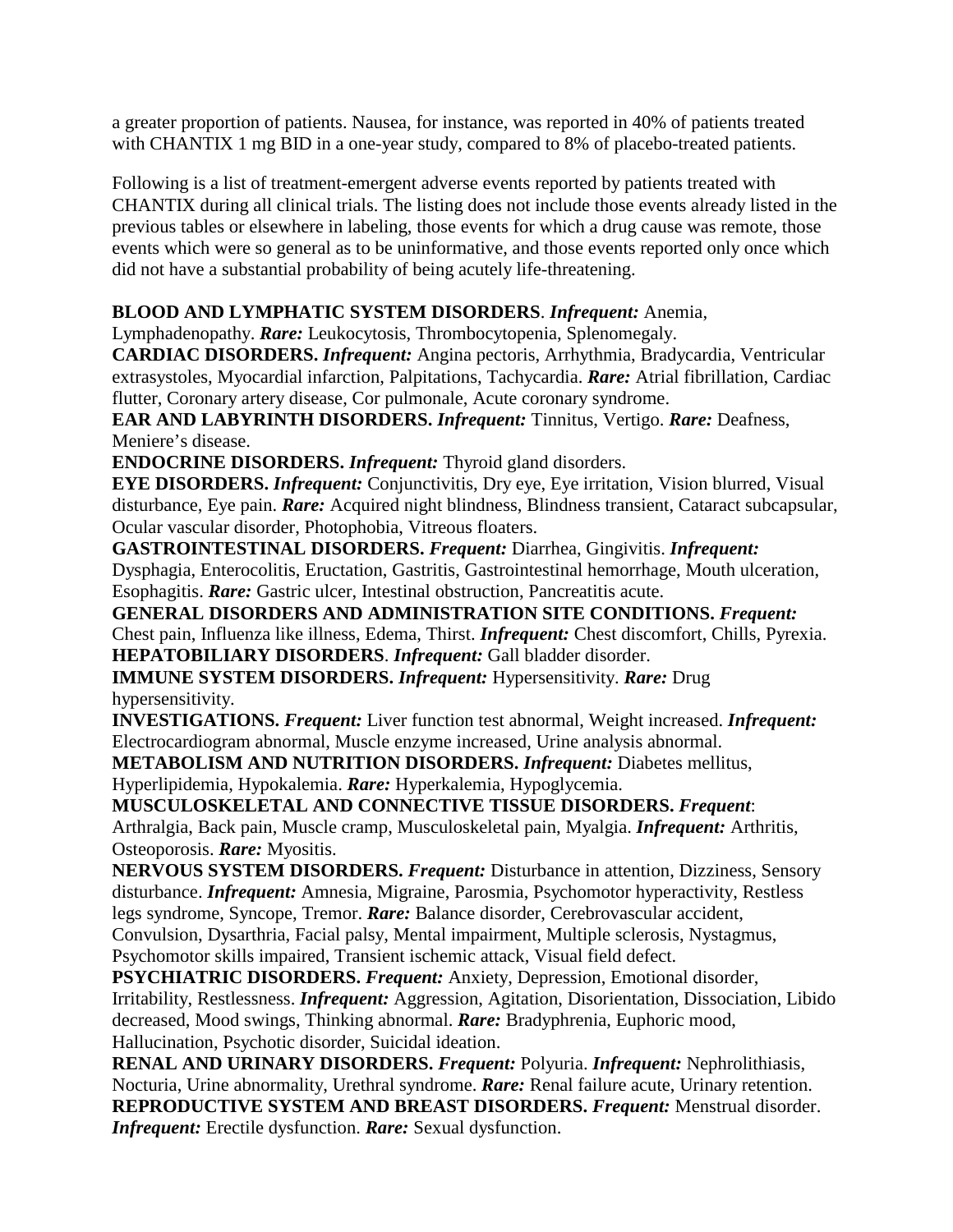**RESPIRATORY, THORACIC AND MEDIASTINAL DISORDERS.** *Frequent:* Epistaxis, Respiratory disorders. *Infrequent:* Asthma. *Rare:* Pleurisy, Pulmonary embolism. **SKIN AND SUBCUTANEOUS TISSUE DISORDERS.** *Frequent:* Hyperhidrosis. *Infrequent: Acne, Dermatitis, Dry skin, Eczema, Erythema, Psoriasis, Urticaria. Rare:* Photosensitivity reaction. **VASCULAR DISORDERS.** *Frequent:* Hot flush, Hypertension. *Infrequent:* Hypotension,

**Post-Marketing Experience:** 

Peripheral ischemia, Thrombosis.

The following adverse events have been reported during post-approval use of Chantix. Because these events are reported voluntarily from a population of uncertain size, it is not always possible to reliably estimate their frequency or establish a causal relationship to drug exposure.

There have been reports of depressed mood, agitation, changes in behavior, suicidal ideation and suicide in patients attempting to quit smoking while taking Chantix. Smoking cessation with or without treatment is associated with nicotine withdrawal symptoms and the exacerbation of underlying psychiatric illness. Not all patients had known pre-existing psychiatric illness and not all had discontinued smoking. The role of Chantix in these reports is not known (see **WARNINGS**).

# **DRUG ABUSE AND DEPENDENCE**

#### **Controlled Substance Class**

Varenicline is not a controlled substance.

Humans: Fewer than 1 out of 1000 patients reported euphoria in clinical trials with CHANTIX. At higher doses (greater than 2 mg), CHANTIX produced more frequent reports of gastrointestinal disturbances such as nausea and vomiting. There is no evidence of doseescalation to maintain therapeutic effects in clinical studies, which suggests that tolerance does not develop. Abrupt discontinuation of CHANTIX was associated with an increase in irritability and sleep disturbances in up to 3% of patients. This suggests that, in some patients, varenicline may produce mild physical dependence which is not associated with addiction.

In a human laboratory abuse liability study, a single oral dose of 1 mg varenicline did not produce any significant positive or negative subjective responses in smokers. In non-smokers, 1 mg varenicline produced an increase in some positive subjective effects, but this was accompanied by an increase in negative adverse effects, especially nausea. A single oral dose of 3 mg varenicline uniformly produced unpleasant subjective responses in both smokers and nonsmokers.

Animals: Studies in rodents have shown that varenicline produces behavioral responses similar to those produced by nicotine. In rats trained to discriminate nicotine from saline, varenicline produced full generalization to the nicotine cue. In self-administration studies, the degree to which varenicline substitutes for nicotine is dependent upon the requirement of the task. Rats trained to self-administer nicotine under easy conditions continued to self-administer varenicline to a degree comparable to that of nicotine, however in a more demanding task, rats self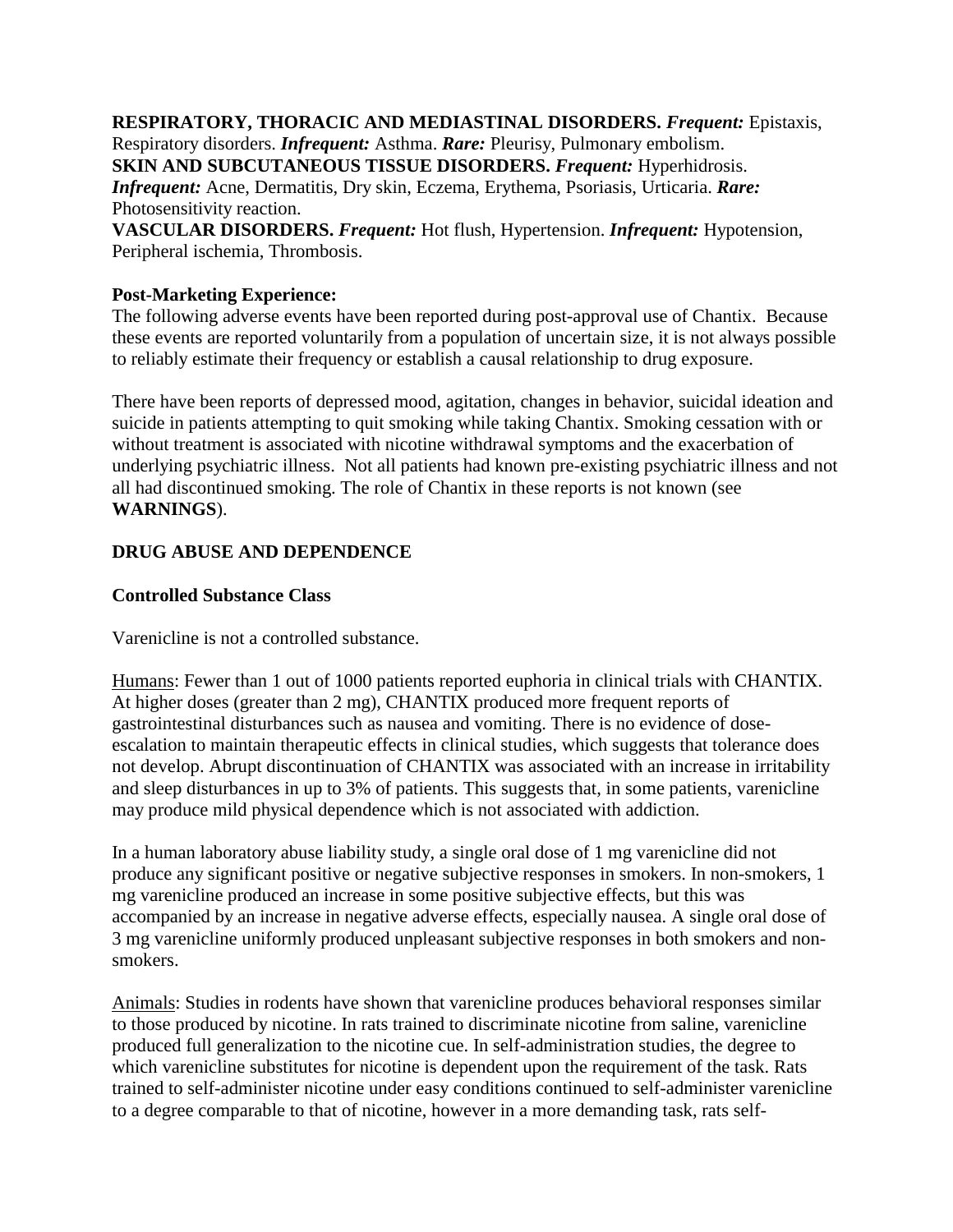administered varenicline to a lesser extent than nicotine. Varenicline pretreatment also reduced nicotine self-administration.

#### **OVERDOSAGE**

In case of overdose, standard supportive measures should be instituted as required.

Varenicline has been shown to be dialyzed in patients with end stage renal disease (see **CLINICAL PHARMACOLOGY**, **Pharmacokinetics**, **Pharmacokinetics in Special Patient Populations**), however, there is no experience in dialysis following overdose.

#### **DOSAGE AND ADMINISTRATION**

#### **Usual Dosage for Adults**

Smoking cessation therapies are more likely to succeed for patients who are motivated to stop smoking and who are provided additional advice and support. Patients should be provided with appropriate educational materials and counseling to support the quit attempt.

The patient should set a date to stop smoking. CHANTIX dosing should start one week before this date.

CHANTIX should be taken after eating and with a full glass of water.

The recommended dose of CHANTIX is 1 mg twice daily following a 1-week titration as follows:

| Days $1-3$ :                 | $\vert$ 0.5 mg once daily  |
|------------------------------|----------------------------|
| Days $4-7$ :                 | $\vert$ 0.5 mg twice daily |
| $\log 8$ – End of treatment: | 1 mg twice daily           |

Patients who cannot tolerate adverse effects of CHANTIX may have the dose lowered temporarily or permanently.

Patients should be treated with CHANTIX for 12 weeks. For patients who have successfully stopped smoking at the end of 12 weeks, an additional course of 12 weeks treatment with CHANTIX is recommended to further increase the likelihood of long-term abstinence.

Patients who do not succeed in stopping smoking during 12 weeks of initial therapy, or who relapse after treatment, should be encouraged to make another attempt once factors contributing to the failed attempt have been identified and addressed.

#### **Special Populations**

#### **Patients with impaired renal function**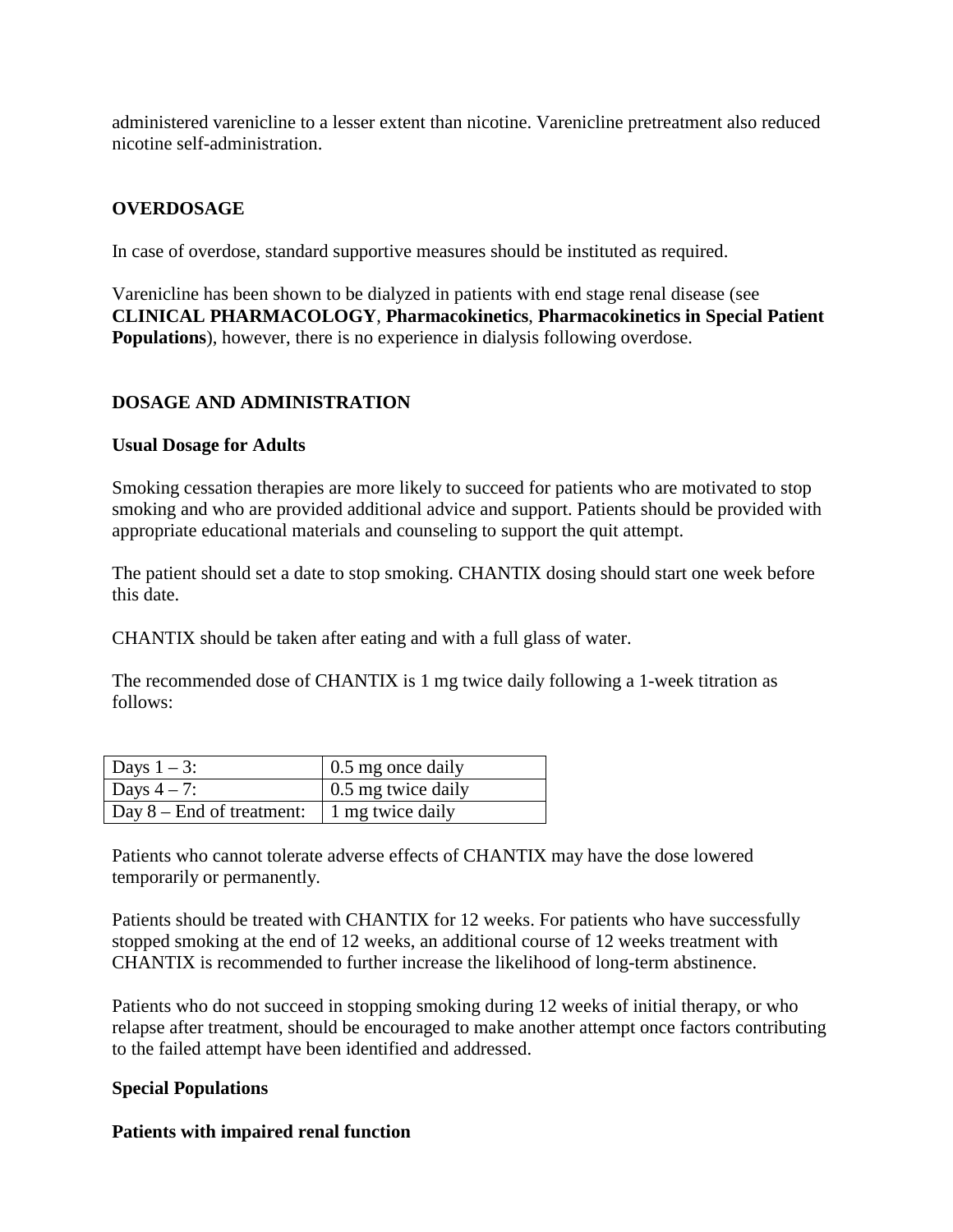No dosage adjustment is necessary for patients with mild to moderate renal impairment. For patients with severe renal impairment, the recommended starting dose of CHANTIX is 0.5 mg once daily. Patients may then titrate as needed to a maximum dose of 0.5 mg twice a day. For patients with end-stage renal disease undergoing hemodialysis, a maximum dose of 0.5 mg once daily may be administered if tolerated well (See **CLINICAL PHARMACOLOGY, Pharmacokinetics, Pharmacokinetics in Special Populations, Renal impairment**).

#### **Dosing in elderly patients and patients with impaired hepatic function**

No dosage adjustment is necessary for patients with hepatic impairment. Because elderly patients are more likely to have decreased renal function, care should be taken in dose selection, and it may be useful to monitor renal function (See **PRECAUTIONS**, **Geriatric Use**).

#### **Use in children**

Safety and effectiveness of CHANTIX in pediatric patients have not been established; therefore, CHANTIX is not recommended for use in patients under 18 years of age.

# **HOW SUPPLIED**

CHANTIX is supplied for oral administration in two strengths: a 0.5 mg capsular biconvex, white to off-white, film-coated tablet debossed with "*Pfizer*" on one side and "CHX 0.5" on the other side and a 1 mg capsular biconvex, light blue film-coated tablet debossed with "*Pfizer*" on one side and "CHX 1.0" on the other side. CHANTIX is supplied in the following package configurations:

|                | <b>Description</b>                                                           | <b>NDC</b>       |
|----------------|------------------------------------------------------------------------------|------------------|
|                |                                                                              |                  |
| Packs          |                                                                              |                  |
|                | First month of therapy:                                                      | NDC 0069-0471-97 |
|                | Pack (Includes 1 card - 0.5 mg x 11 tablets and 3 cards - 1 mg x 14 tablets) |                  |
|                | Continuing months of therapy:                                                | NDC 0069-0469-97 |
|                | Pack (Includes 4 cards - 1 mg x 14 tablets)                                  |                  |
| <b>Bottles</b> |                                                                              |                  |
|                | $0.5$ mg - bottle of 56                                                      | NDC 0069-0468-56 |
|                | 1 mg - bottle of 56                                                          | NDC 0069-0469-56 |

# **STORAGE AND HANDLING**

**Store at 25ºC (77ºF); excursions permitted to 15–30ºC (59–86ºF) (see USP Controlled Room Temperature).** 

**Rx only**